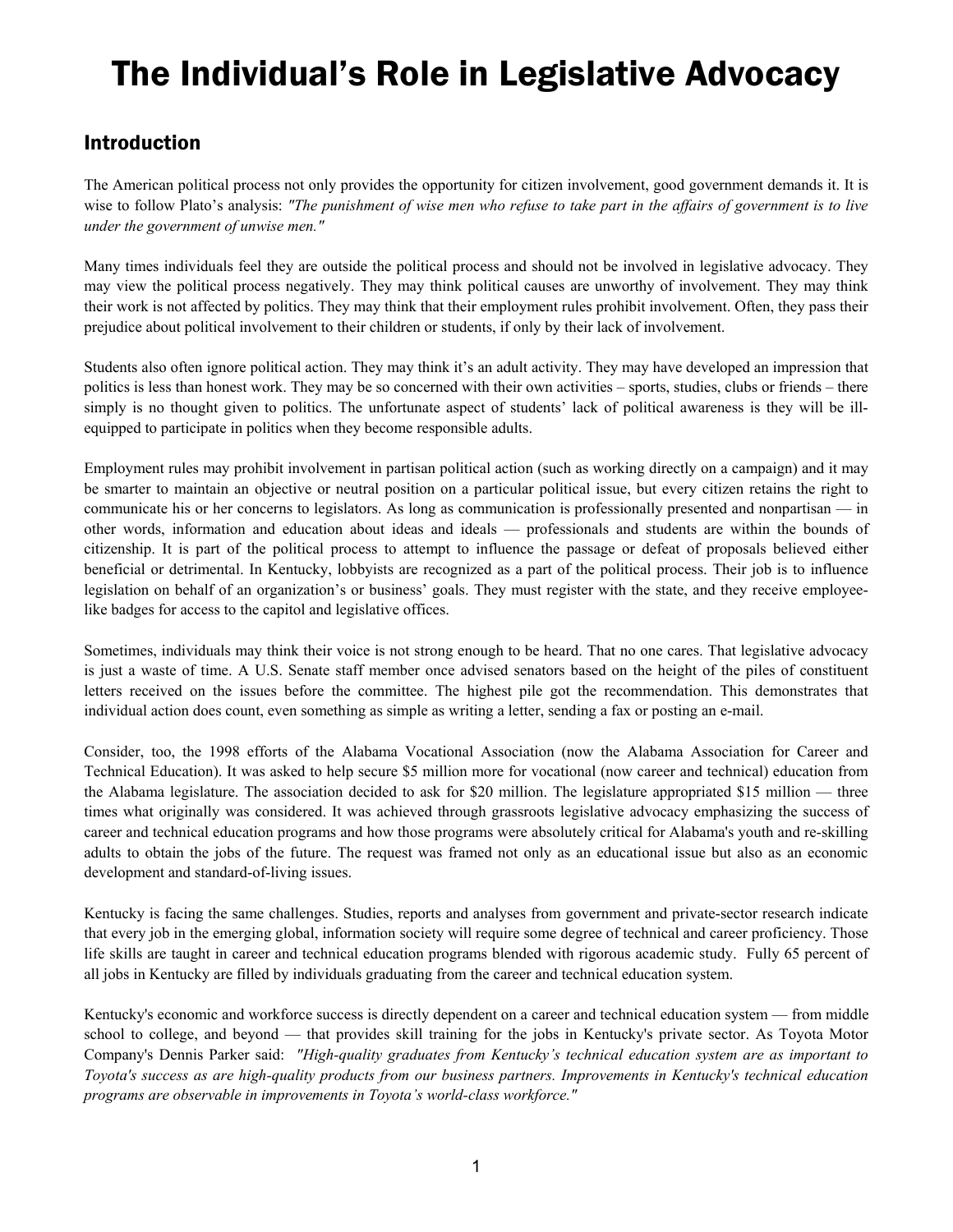Individuals at the forefront of this effort – students, teachers and administrators – understand this truth for Kentucky's future better than anyone else. They are the best people to convey the message that career and technical education in the Commonwealth is successful and is improving – meeting goals to support a world-class workforce. This requires continuing investment to maintain teacher skills, provide modem equipment for instruction, and sustain a quality learning environment. If you don't speak for yourself, who will?

## An Example

An event occurring in 1993-94 proved that grassroots action does work. Kentucky's governor proposed splintering of the Employment Security System, making Unemployment Insurance part of welfare and privatizing the Employment Service. Labor Market Information was to be cast into a conglomerate agency of workforce programs. A group of Kentucky Employment Security employees developed a statewide, grassroots strategy to convince the public and the legislature the proposal was ill-advised and there was a better alternative to serve the Commonwealth's citizens. An alternative suggestion advocated change but emphasized fiscal and organizational efficiency.

This effort convinced the public, the media, .statewide organizations, and the legislature, and did so in a manner leaving the employees' organization with a higher level of respect, even from the governor's office. Dedicated and organized people can make a difference at the grassroots. Building broad-based coalitions brings more supports to an issue and often opens new contacts with legislators and public officials. Fact-supported belief and truthfulness are the paths to success. This booklet is designed to offer suggestions for managing public advocacy, whether dealing with such crises locally or statewide if and when they occur, or in maintaining regular issue awareness.

## **Organizing**

## Identifying the Issue

The standard *who, what, when, where, why and how* questions must be answered when identifying the issue.

The *what* is very important and can become the theme of an issue-awareness, grassroots advocacy campaign. What exactly is being done that requires action? There are national, state and local issues, but as former House Speaker Thomas P. (Tip) O'Neil said, "All politics is local." It is not possible to focus on winning unless you know exactly what it is you want to win? *What is the issue?*

The experience from Kentucky noted in the last section is an example of identifying the issue. The general issue was the disintegration of the Employment Security System and primarily the privatization of the Employment Service. This proposal came from the governor and would become a reality when passed by both houses of Kentucky's General Assembly and signed into law by the governor.

## Analyzing the Problem

Any analysis of the issue or problem must include the source of the issue. *Who* or *what* created the issue in the first place? This is not always as easy. Here, the *why* of the problem may be a consideration, if only to clarify the source and the level of concern behind the proposal.

Proper analysis allows focusing on the source and intent of the problem. This is a necessary step before any attempt to alter or stop a course of action. Uncertainty about the exact nature of the problem will prohibit focusing on an appropriate action.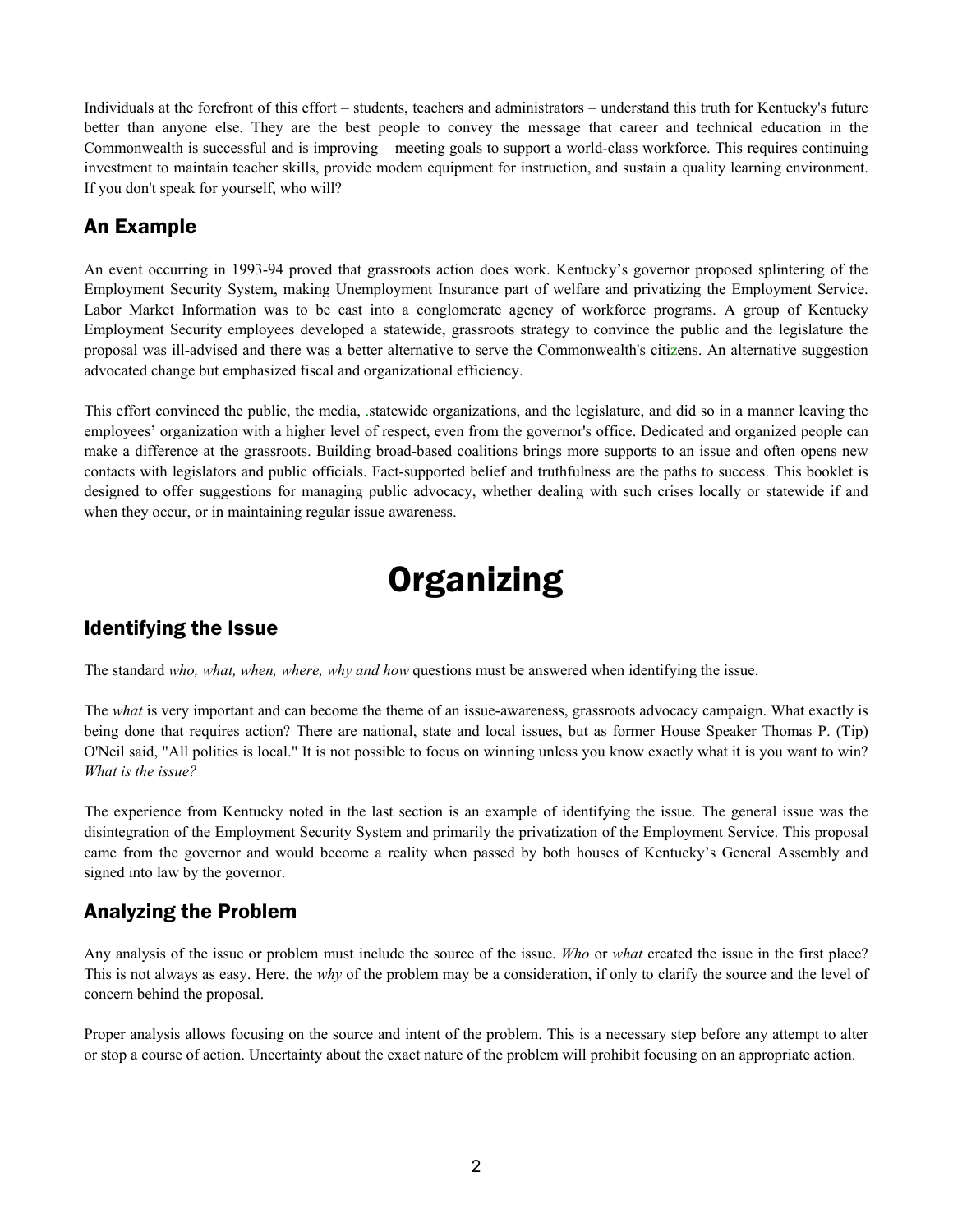It is important to understand not only the *what* of the proposal but also the *who* that is behind it and the *why*, or motivation, leading to the proposal being made. Sometimes those insights can help guide specific actions or identify coalition partners. Identification and analysis are keys to any successful endeavor. John Naisbitt, author of *Megatrends* and a noted futurist, called these keys strategic goals. Naisbitt further believes it is impossible to plan any endeavor unless a specific goal is known and understood. To paraphrase the *Koran –* If you don't know where you are going, any path will get you there.

In the example, the governor stated his proposals and intentions very clearly. It was the abolishment of the Department for Employment Services and the transfer of its functions to other agencies. The stated intent of the governor's proposal was to streamline the Cabinet for Human Resources (CHR), provide one-stop shopping for the public, reduce administrative overhead, and increase efficiency.

The realities were quite different. Analysis revealed that the governor's proposal would streamline CHR, but the addition of Unemployment Insurance to another department would make it the largest single department in state government, complicating an individual's ability to file an Unemployment Insurance claim. The proposal also would not provide one-stop shopping or reduce administrative overhead. There were no concrete examples of increased efficiency. In fact, it appeared efficiency would decrease in at least three areas.

This breakdown and analysis of the governor's proposals and intentions allowed the employees' organization to proceed to the next steps: determining a course of action and developing a tactical plan. A tactical plan is the collective tasks to affect change on a single issue. It involves creating a strategy, but this is not a strategic planning process, which sets the long-term direction for an organization or business.

*Define and analyze. Define and analyze. Define and analyze.* Know what accomplishment is expected before creating a game plan. Understand the problem and know the goal. This is essential. Plans without goals are meaningless. Organizations or businesses must create a picture – a tactical vision – of the goal or mission. One of the most perfect examples of vision was President John F. Kennedy's declaration to place a man on the moon by the end of the decade of the 1960s. Everyone clearly understood the goal. Plans were implemented to meet it.

Having defined and analyzed the issue, next is identification of the campaign's focal point. It is time to concentrate on strategy.

## Planning

### Developing a Strategy

All campaigns require planning. The strategy depends on planning. Developing a strategy will involve all of the elements of any action-oriented effort. The following questions must be answered:

### How Can the Problem Be Solved?

The *how* probably will involve *who or what. Who* can resolve the problem? Will this involve legislative, administrative or legal action? Is a new law necessary? It is something that an administrative ruling could correct? Is it a problem that must be dealt with through court actions such as injunctions? Is the problem national, state or local? Targeting the Kentucky General Assembly is not a solution if the situation is a result of U.S. Congressional action. Never lose sight of the primary target.

### What Resources Exist?

Resources are both material (money, publications, geography, etc.) and human. Both are needed in order to run an effective campaign. Are there enough people who agree with the goal, issue or position, willing to actively work on it? Are there individuals who can communicate the message? Often there are enough people to work but little in the way of money.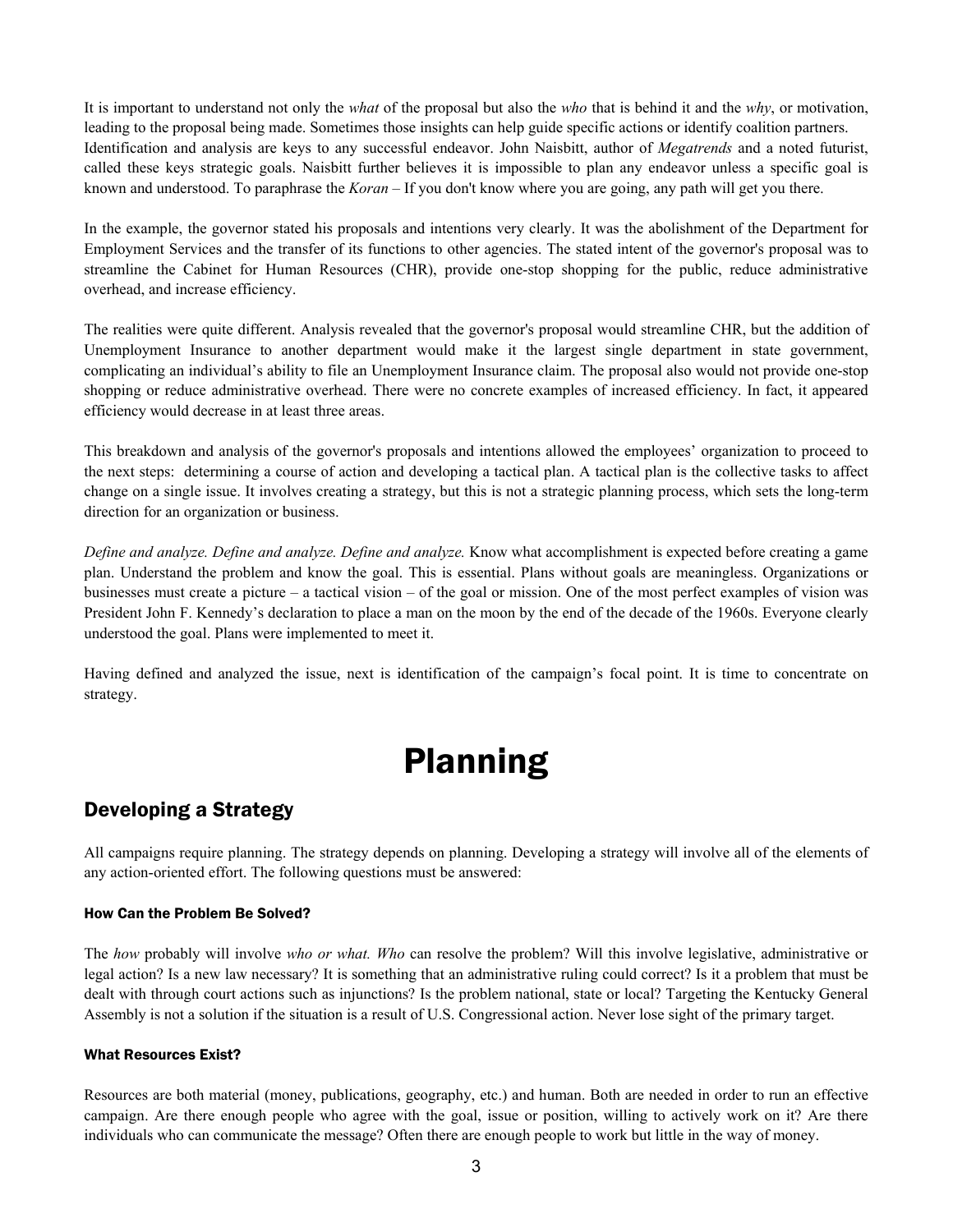Money should not be a discouraging factor but may affect the allocation of resources. It undoubtedly will affect strategy. Are there contacts with the media, legislative representatives, the business community, local elected boards and commissions, and any one whose voice or influence can be helpful? How much will it cost (in time, money and manpower) to reach them?

### Who Are Potential Allies?

There are very few victories without the support of others. Look around for someone else working toward the same or similar goals. Who are these people — veterans' organizations, unions, associations, civic organizations, business groups?

#### What Is the Timetable?

Answering the *when* question determines how fast the plan must be started. Every campaign must have some time parameters, otherwise individuals may become frustrated and the campaign will become disorganized. The timetable should be carefully calculated but also should be flexible enough to allow for adjustments. The length of the campaign probably will depend on the strength of the opposition and the timeliness of the campaign, but it could involve actions necessitated by the timing of the public-policy process. Will the legislature adjourn? Is the committee about to clear the bill? The degree of opposition varies from issue to issue, and the sooner organization and action occur the better it is.

## Determining a Course of Action

There is more to any issue campaign than just jumping in and flailing away. It is a contest for people's minds. It starts with a plan or strategy. Once the questions outlined in the previous section are answered, concentrate on single strategy and course of action. The strategy should be based on the available resources, including the resources of allies, and the strength of the opposition. The strategy is similar to a road map – what is the destination, how to get there, and how long will it take? Concentrate on the goals and objectives.

It also is wise to have a fall-back or alternative strategy should unanticipated roadblocks or detours arise. Needless to say, this type of planning accepts and demands flexibility.

The strategy defines the campaign elements. Tactics include organization, special events, letter writing, personal contacts, etc. Keep in mind the ultimate outcome may be somewhere between the opponent's position and the position set in the campaign goal. Choose the course wisely and be persistent.

## Action Elements

The essence of successful action is choosing appropriate methods of accomplishing the goals — methods capable of zeroing in on the target or goal. As an artillery sergeant may request, "I like to know what direction to point my cannon." There are many methods of attacking problems. The following are some proven examples of proven tactics or courses of action:

### Building Coalitions

Campaigns are rarely successful without the support of other organizations. Solo actions on an individual's or group's part are obviously self-seeking; therefore, the wholehearted support of other organizations is important. Identify potential allies. Look around for others working toward the same or similar goals. Likely there already exist partnerships for other purposes. Examine whether these partnerships also can serve the target goal. Should communication be pursued with other organizations that may have similar goals?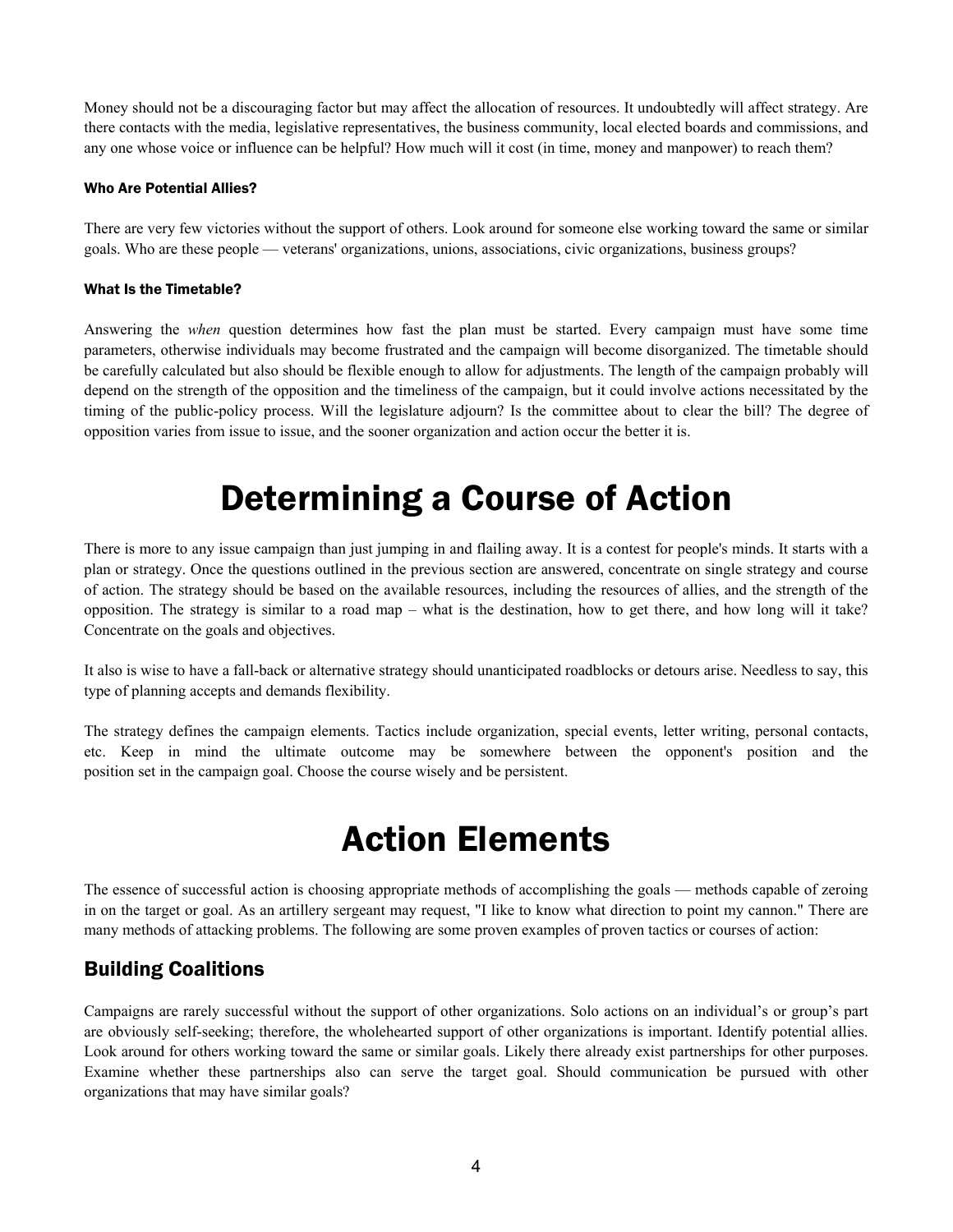Don't be satisfied with finding one campaign partner. The more members in a coalition, the stronger the partnership will be. There also is strength in variety. The broader the alliance, the more power it projects toward goal accomplishment. It is simply not necessary or even rational to restrict partnerships to like organizations. It is prudent to look beyond the traditional linkages to other organizations and associations. This can create a powerful alliance sending a common message that the goal is important to a vast and diverse number of people. Identifying and publicizing such support compels legislators to support requests for action.

*CAUTION:* If unable to identify common allies, perhaps it is time to reconsider whether to attempt a campaign that no one else supports. The lack of allies may be an indicator that the position has to be restated to be understood by or appeal to a broader coalition — in other words, put it in their language, avoid "buzzwords" or jargon.

### Public Relations

Positive public relations is essential to any successful issue campaign. Success will, in fact, depend as much on how the campaign is perceived by other people as it does on actual performance. Public relations consists primarily of the information distributed about the issue, including basic background on the sponsoring organization(s). This includes issue briefs, position papers, public-policy statements, etc. Public relations also is the impression made when visiting legislators and administrative officials or working with the public and the media.

### Media Campaigns

Important to success in dealing with the news media will be the rapport established with the media representatives at each news outlet in a geographic area. Media campaigning goes beyond news releases; it is a courtship. Contact all news outlets – newspapers, news bureaus, radio stations and television stations that may have an interest in the issue. Make an effort to meet editors, managers, news directors and reporters at each of these outlets. Where it is a broader issue, it is often valuable to meet with the paper's or station's entire Editorial Board. They often are looking for such meetings to get themselves informed about the issues. Be prepared to state positions in a clear and concise manner. Leave them with concise and easy-to-follow information about the issue and the supporting organizations.

Follow up on the contacts. Get to know all of these people, especially the reporters. Remember the press needs stories and insights into public-policy issues just as badly as the campaign needs positive press. But it must appeal to their interest with good stories, good quotes, etc. In that light, don't forget the "lifestyle" or feature section in the newspaper where humaninterest stories are printed. They often are positive and can leave a good impression about the quality people who work in the system and the important jobs they perform for the overall good of the community. Promote the successes achieved by students.

Remember to treat media contacts with the utmost respect. They are professionals and deserve to be treated as such. Tell the truth. Answer all questions. If the answer isn't known, say so, but volunteer to help find the answer and follow up. This establishes credibility, which can be shattered if a request is left unanswered. Avoid talking "off the record," because it is difficult to set clear rules for how the non-attributed information can or will be used. Treat all news outlets impartially. Don't play favorites. Always compliment, never criticize.

### News Releases

The news (or media) release is a time-honored method of contacting the media. It should be a record of action — an event that has just happened, is happening or is about to happen. The news release should be viewed as an invitation for media contact, a starting point for the news outlet.

The news release should be short and to the point, with the "lead" (opening paragraph) containing the essential facts. The release should contain the following information: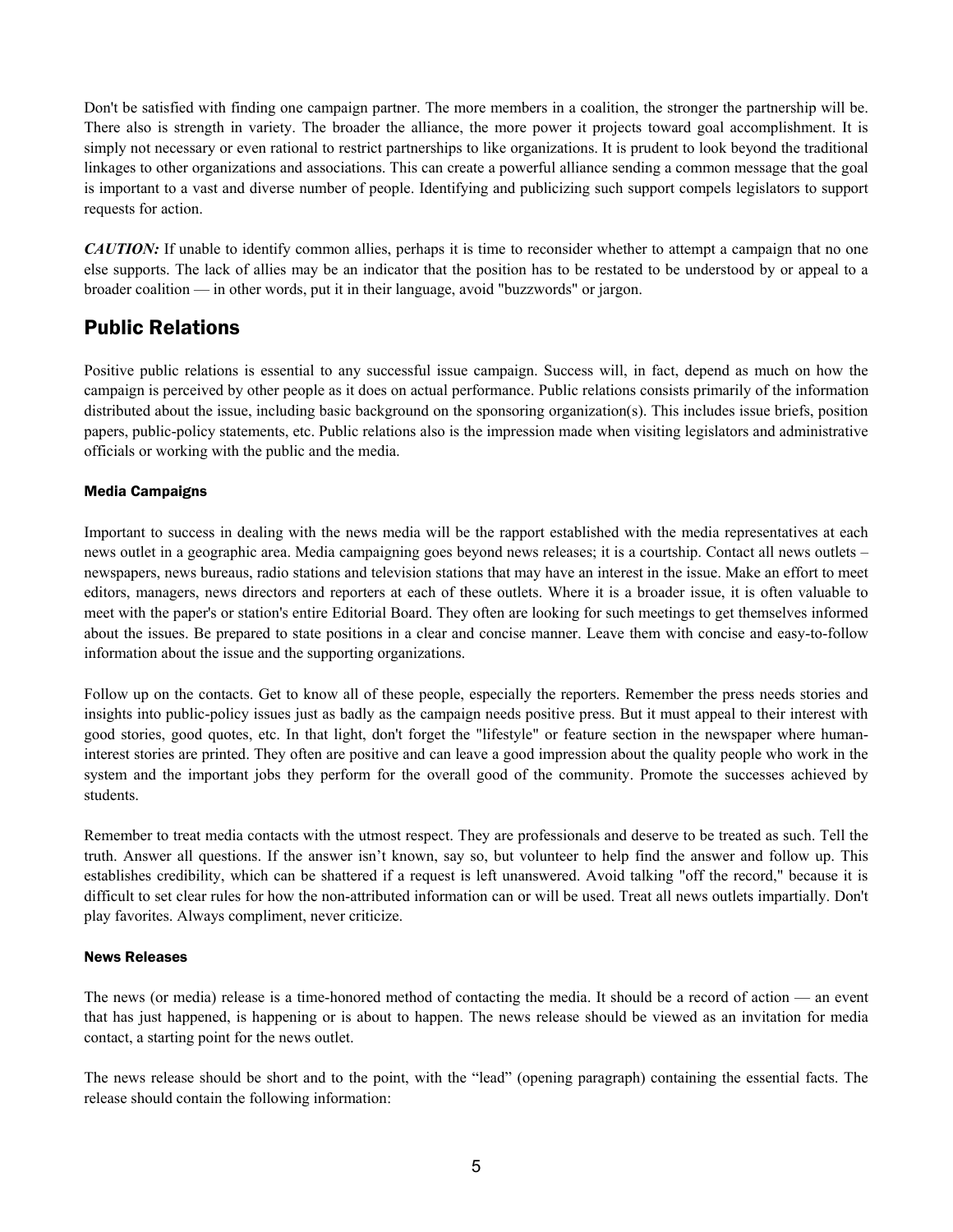- $\triangleright$  Who is involved?
- $\triangleright$  What happened or is going to happen?
- $\triangleright$  When will it (or did it) happen?
- $\triangleright$  Why is it of news value to readers or listeners?
- $\triangleright$  How will it (or did it) happen, and how will it influence the public?

Feature stories are close cousins of news releases. They are generally human interest stories and may deal with successful placement or learning activities, community projects, special events, accomplishments, etc.

#### Advertising

The term advertising is not commonly associated with career and technical education. Schools and educational programs seldom place ads in newspapers or purchase commercial time on radio or television. If thought of in generic terms, however, advertising is simply to "make publicly and generally known." Taken in that context, everyone is constantly in the business of advertising. Don't be afraid to use these marketing tools in the campaign if the finances exist and the message will be effectively distributed through advertising.

Legislators are not closed to facts. They are there to be educated. Show off skills and accomplishments.

## Dealing with Legislators

### Letter Campaigns

Letters are a good way to inform legislators about issues and provide details on positions. Letters (sent by regular mail, fax or e-mail) make a difference to legislators. A legislator's mail represents a major listening post. Letters are also a method of asking the legislator his or her view on issues. It is a method to encourage legislators to respond to questions and concerns. Don't be afraid to ask what their position is on an issue and why. Here are a few tips.

- $\triangleright$  Use personal or business stationery with a correct return address. Envelopes are discarded.
- $\triangleright$  Keep the letter brief with one issue; use one page, if possible.
- $\triangleright$  State the purpose clearly in the first paragraph.
- $\triangleright$  Use your own words. DO NOT send copied letters.
- $\triangleright$  Letters don't have to be literary or polished; weight is given to sincerity.

### Contacting Legislators

Members of Congress and state legislators are your representatives, but they cannot represent you if they do not know your views. Contact your representatives. Visit with them. One-on-one contact is the most effective form of communication. A face-to-face meeting is the best way to show sincere interest in an issue. This may not be possible with U.S. senators and representatives, but it is possible with members of the Kentucky General Assembly. They love to hear from constituents. They value meeting with educators and students. They want photos of them posing with students published in local newspapers.

Keep these points in mind when meeting with legislators:

- $\triangleright$  Plan the visit.
- $\triangleright$  Make an appointment.
- $\triangleright$  Be on time and be prepared to wait (they have busy schedules, and unexpected things occur; don't take it personally).
- $\triangleright$  Provide written materials.
- $\triangleright$  Ask for the legislator's support.